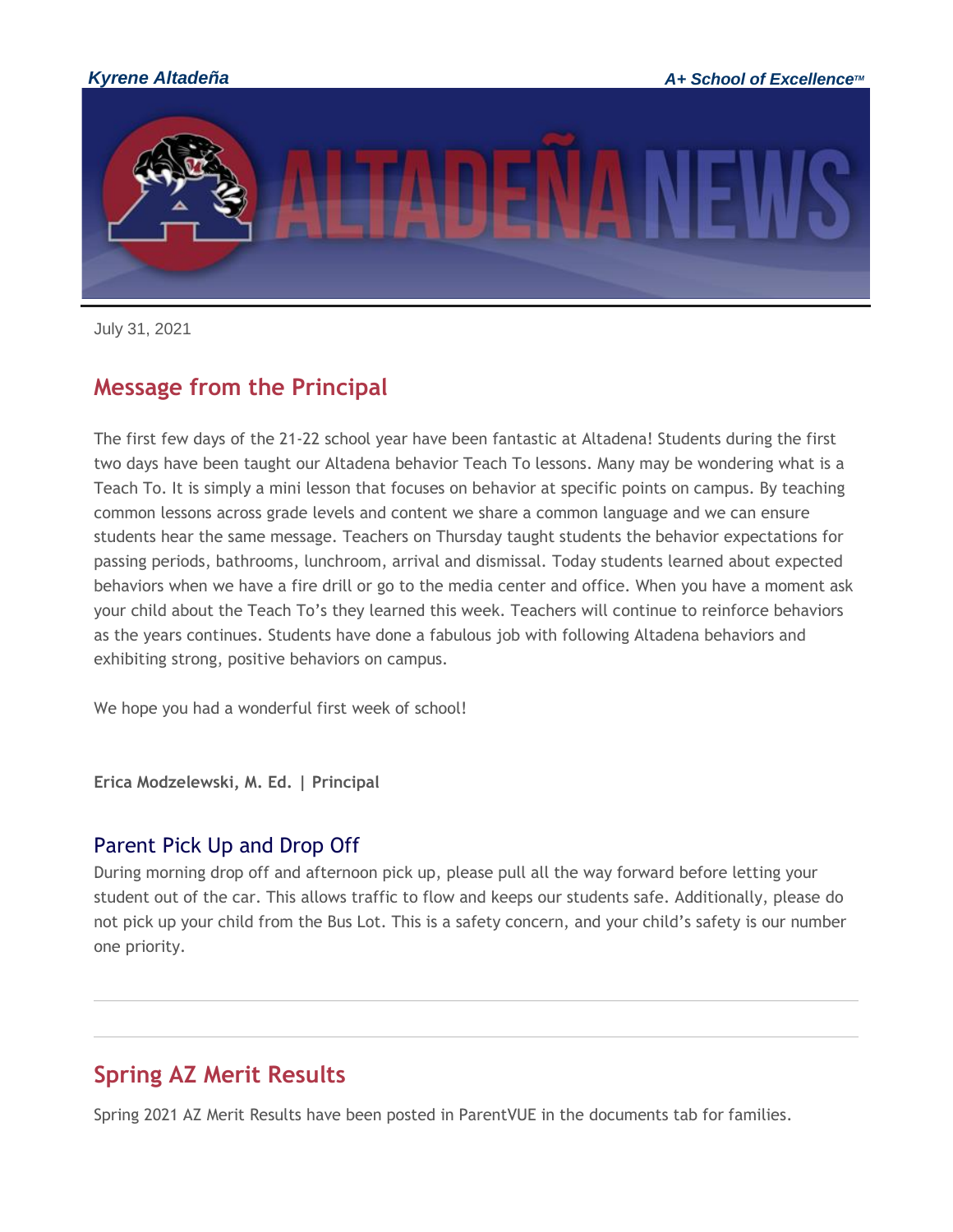

## **Upcoming Athletics information**

Next week's Newsletter will contain information regarding signing up for sports and tryout dates. Please visit the Athletics Link on the Altadena website for more nformation.



We'd like to welcome our 2021-22 PTSO Board:

President: Christin Valentini Secretary: Dena Patton Treasurer: Janie Miller Financial Secretary: Heidi Giebel Hospitality Coordinator: Sue Donoghue Volunteer Coordinator: Tanya Sibrava Communications Coordinator: Jenna Corday Band Boosters: Jen Metzger Family Dinner Nights: Jen Metzger Past President: Monica Gellman

The PTSO is currently seeking a 6th or 7th grade parent to serve as our Vice President and Committee Chairs for Spirit Wear and the 8th Grade Dance. You can learn more about the PTSO and their volunteer opportunities at [www.altadenaptso.org.](http://track.spe.schoolmessenger.com/f/a/j7L5jxEjOp8iI3jIeAIreA~~/AAAAAQA~/RgRi6DEeP0QbaHR0cDovL3d3dy5hbHRhZGVuYXB0c28ub3JnVwdzY2hvb2xtQgphAp79BmGmFN_QUhBzcmF0aEBreXJlbmUub3JnWAQAAAAB) Please also plan to attend the PTSO's first general meeting on Wednesday, September 11th at 8:30am in the Altadena Library.